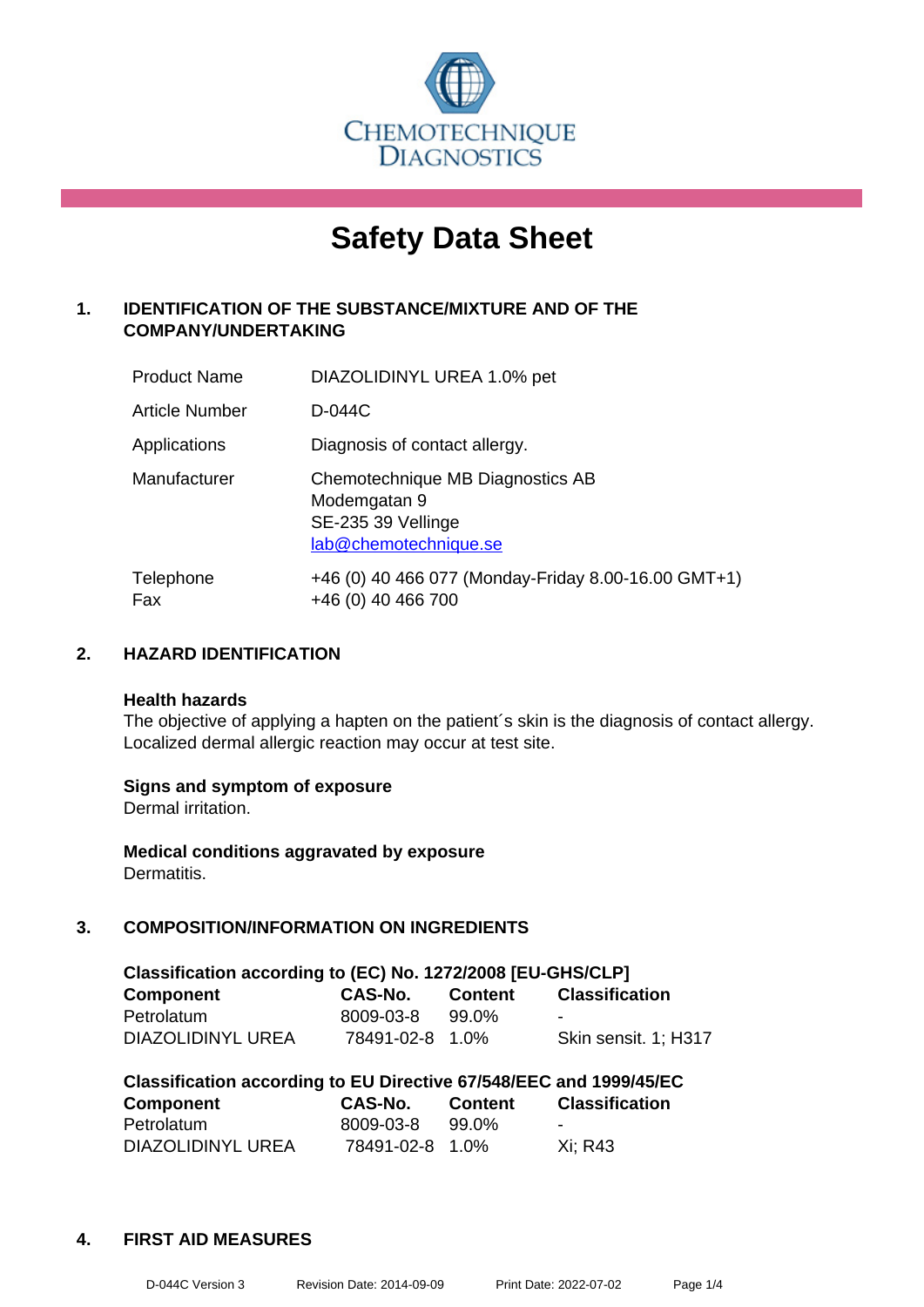#### **Emergency and first aid procedures**

Obtain medical attention.

# **5. FIRE-FIGHTING MEASURES\***

#### **Suitable extinguish media**

CO2, powder or water spray. Fight larger fires with water spray or alcohol resistant foam.

#### **For safety reasons unsuitable extinguishing agents** Water with full jet.

**Special protective equipment for fire-fighters** Wear self-contained respiratory protective device. Wear fully protective suit.

\*Data is shown for petrolatum only

# **6. ACCIDENTAL RELEASES MEASURES**

**Steps to be taken if material is released or spilled** Contain and place in a closed container.

# **7. HANDLING AND STORAGE**

**Precautions to be taken in handling and storage** Store dark at 5-8°C. Avoid extended exposure to light. FOR EXTERNAL USE ONLY.

# **8. EXPOSURE CONTROLS/PERSONAL PROTECTION**

**Respiratory protection** Not required.

**Ventilation** Local exhaust.

**Protective gloves** Disposal gloves.

# **Eye protection**

Not required with normal use.

# **Work/Hygienic practices**

Wash hands after each use.

# **9. PHYSICAL AND CHEMICAL PROPERTIES**

Odour **Odourless** 

Appearance Ivory White Semi-solid

Melting point\* 50-55° C Flash point\* >100°C

Boiling point\* No data available Self ignition\* Product does not self ignite.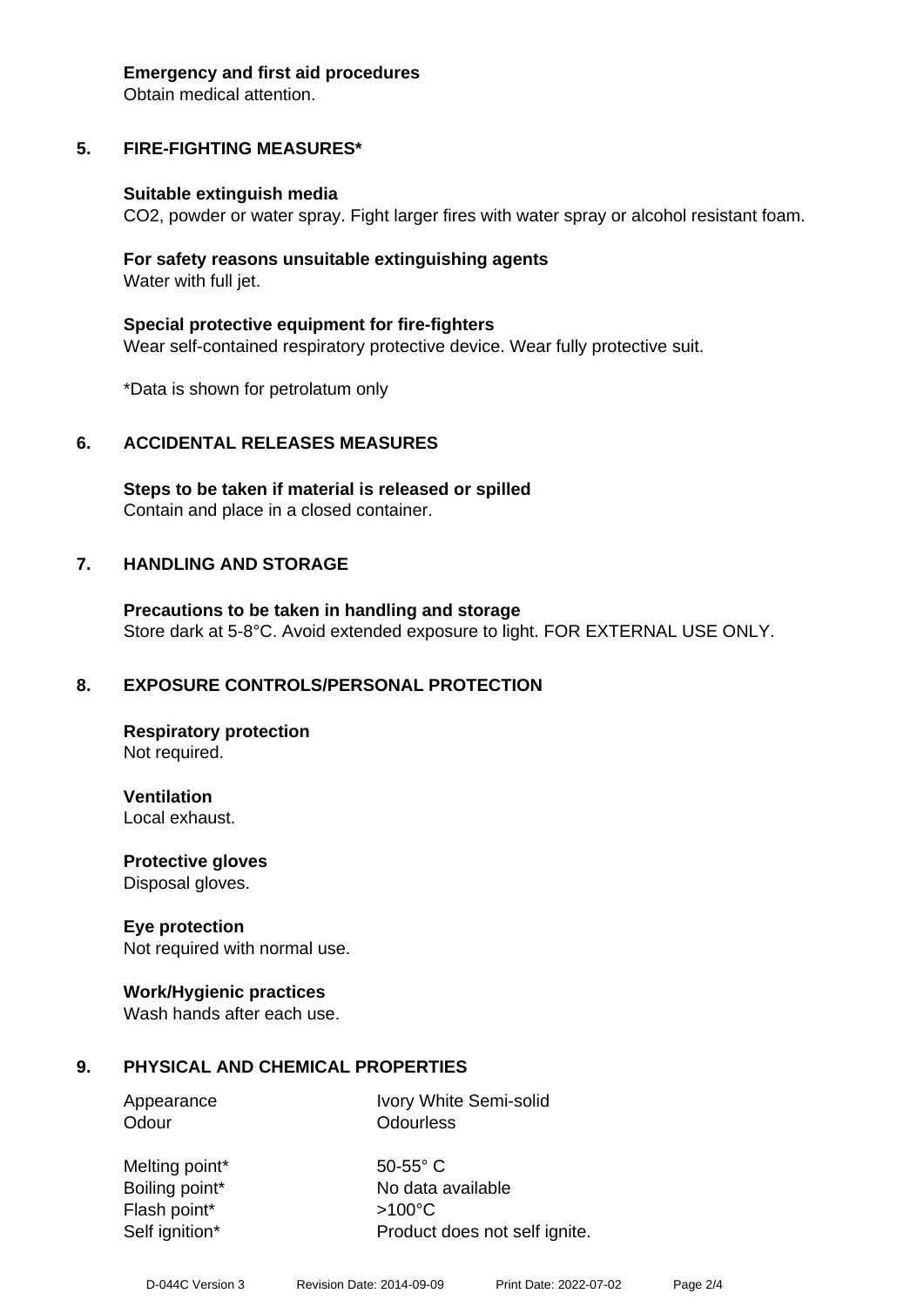Density\* No data available. Solubility in/Miscibility with Water\*

Danger of explosion\* Product does not present an explosion hazard. Insoluble

\*Data is shown for petrolatum only

#### **10. STABILITY AND REACTIVITY**

#### **Incompability**

May react with strong oxidizing agents.

#### **Stability**

Stable at recommended storage conditions.

#### **Hazardous byproducts**

Combustion may generate CO, CO2 and other oxides.

# **Hazardous polymerization**

Will not occur.

# **11. TOXICOLOGICAL INFORMATION**

No data available.

# **12. ECOLOGICAL INFORMATION**

No data available.

# **13. DISPOSAL CONSIDERATIONS**

**Waste disposal method** Comply with federal, state/provincial and local regulation.

#### **14. TRANSPORT INFORMATION**

Not dangerous goods.

# **15. REGULATORY INFORMATION**

The classification is according to the latest editions of the EU lists, and extended by company and literature data.

# **16. OTHER INFORMATION**

#### **Text of H-statements and R-phrases mentioned in Section 3**

| Skin sensit. 1 | Skin sensitization (Category 1) |  |  |
|----------------|---------------------------------|--|--|
| H317           | May cause an allergic reaction  |  |  |
| Хi             | Irritant                        |  |  |
| R43            | May cause sensitization         |  |  |
|                |                                 |  |  |